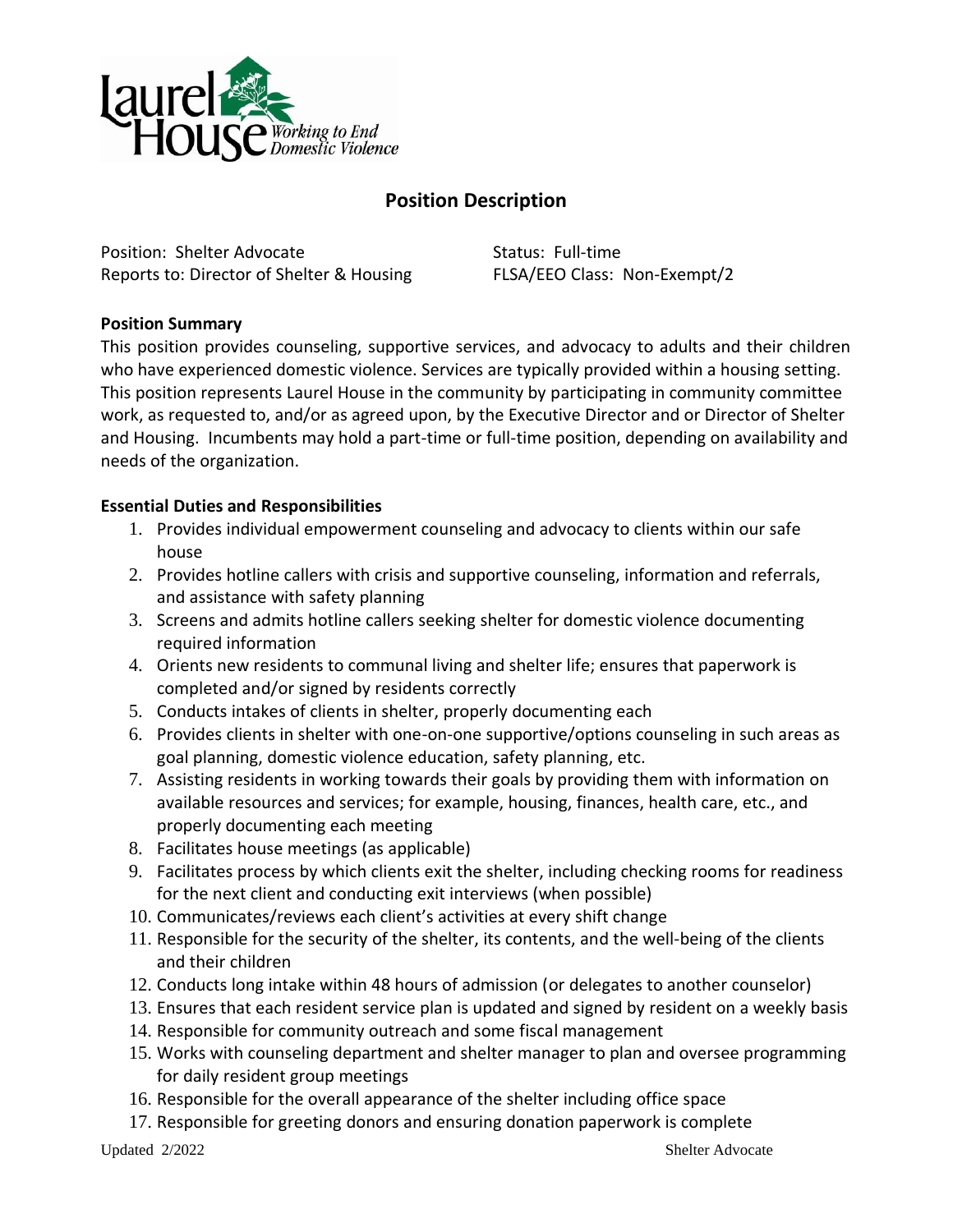Updated: 02/2022 Shelter Advocate

- 18. Responsible for organizing and putting away donations
- 19. Provides residents with one-on-one legal advocacy/legal options counseling in areas such as PFA filing, custody issues, crime victims' compensation eligibility, etc.
- 20. Ensures that every resident has been given the legal packet and all clients are provided with information regarding Crime Victims Compensation
- 21. Ensures that all daily tasks get completed- all resident chores are completed by resident or staff
- 22. Completes paperwork and client work dependent on request from full-time counselor advocates
- 23. Other duties as assigned

## **Qualifications**

- Proven track record of working with victims of domestic violence, their family, and the community preferred
- Ability to defuse, deescalate, and respond appropriately in a crisis
- Ability to work with individuals of diverse cultural background and beliefs and marginalized populations
- Residential experience preferred
- Detail oriented
- Able to work flexible schedule some day and evening hours, possible weekend hours
- Proficient in Microsoft Office Suite

\_\_\_\_\_\_\_\_\_\_\_\_\_\_\_\_\_\_\_\_\_\_\_\_\_\_\_\_\_\_\_\_\_\_\_\_\_\_\_\_

\_\_\_\_\_\_\_\_\_\_\_\_\_\_\_\_\_\_\_\_\_\_\_\_\_\_\_\_\_\_\_\_\_\_\_\_\_\_\_\_

- Bilingual capability desirable (English/Spanish; and/or ASL preferred)
- Bachelor's degree in related field, or equivalent experience
- Highly motivated with a passion for the mission of Laurel House

Employee signature below constitutes employee's understanding of the requirements, essential functions, and duties of the position.

\_\_\_\_\_\_\_\_\_\_\_\_\_\_\_\_\_\_\_\_\_\_\_\_\_\_\_\_\_\_\_\_\_\_\_\_\_\_\_\_ \_\_\_\_\_\_\_\_\_\_\_\_\_\_\_\_\_\_\_\_\_\_\_\_

Print Name Date

Signature

Manager Signature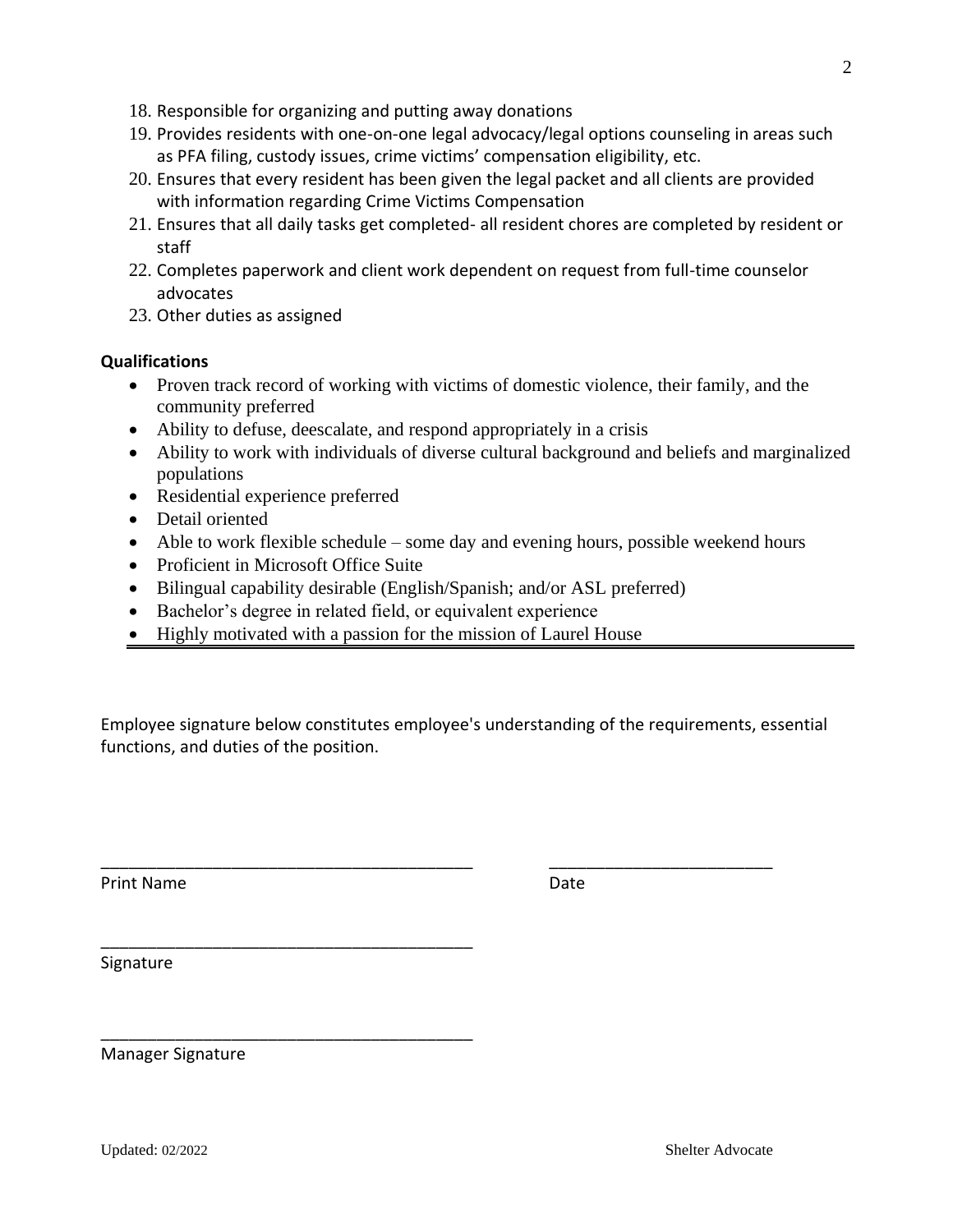| <b>Laurel House</b>                         |
|---------------------------------------------|
| Job Analysis/ Physical Activities Checklist |
| <b>SHELTER ADVOCATE</b>                     |

| <b>Physical Activities</b>                                        | <b>Frequency</b>           |
|-------------------------------------------------------------------|----------------------------|
| Check all that apply                                              | (N)Never,                  |
|                                                                   | (F)Frequently,             |
|                                                                   | (O)Occasionally or $\{R\}$ |
|                                                                   | Rarely; (C)Constantly      |
| Ascending or descending ladders, stairs, ramps and the like.      |                            |
| Moving self in different positions to accomplish tasks in various | F                          |
| environments including tight and confined spaces.                 |                            |
| Remaining in a stationary position, often standing or sitting for | $\Omega$                   |
| prolonged periods.                                                |                            |
| Moving about to accomplish tasks or moving from one worksite      | $\mathsf{C}$               |
| to another.                                                       |                            |
| Communicating with others to exchange information.                | C                          |
| Repeating motions that may include the wrists, hands and/or       | F                          |
| fingers.                                                          |                            |
| Operating machinery and/or power tools.                           | R                          |
| Operating motor vehicles or heavy equipment.                      | R                          |
| Assessing the accuracy, neatness and thoroughness of the work     | $\mathsf{C}$               |
| assigned.                                                         |                            |

| <b>Environmental Conditions</b>                  | <b>Frequency</b>   |
|--------------------------------------------------|--------------------|
| Check all that apply                             | (N)Never,          |
|                                                  | (F)Frequently,     |
|                                                  | (O)Occasionally or |
|                                                  | ${R}$ Rarely;      |
|                                                  | (C)Constantly      |
| Low temperatures.                                | R                  |
| High temperatures.                               | R                  |
| Outdoor elements such as precipitation and wind. | 〔 〕                |
| Noisy environments.                              | ( )                |
| Hazardous conditions.                            | R                  |
| Poor ventilation.                                | R                  |
| Small and/or enclosed spaces.                    | R                  |
| No adverse environmental conditions expected.    |                    |

| <b>Physical Demands</b>                                   |  |
|-----------------------------------------------------------|--|
| Check only one                                            |  |
| Sedentary work that primarily involves sitting/standing.  |  |
| Light work that includes moving objects up to 20 pounds.  |  |
| Medium work that includes moving objects up to 40 pounds. |  |